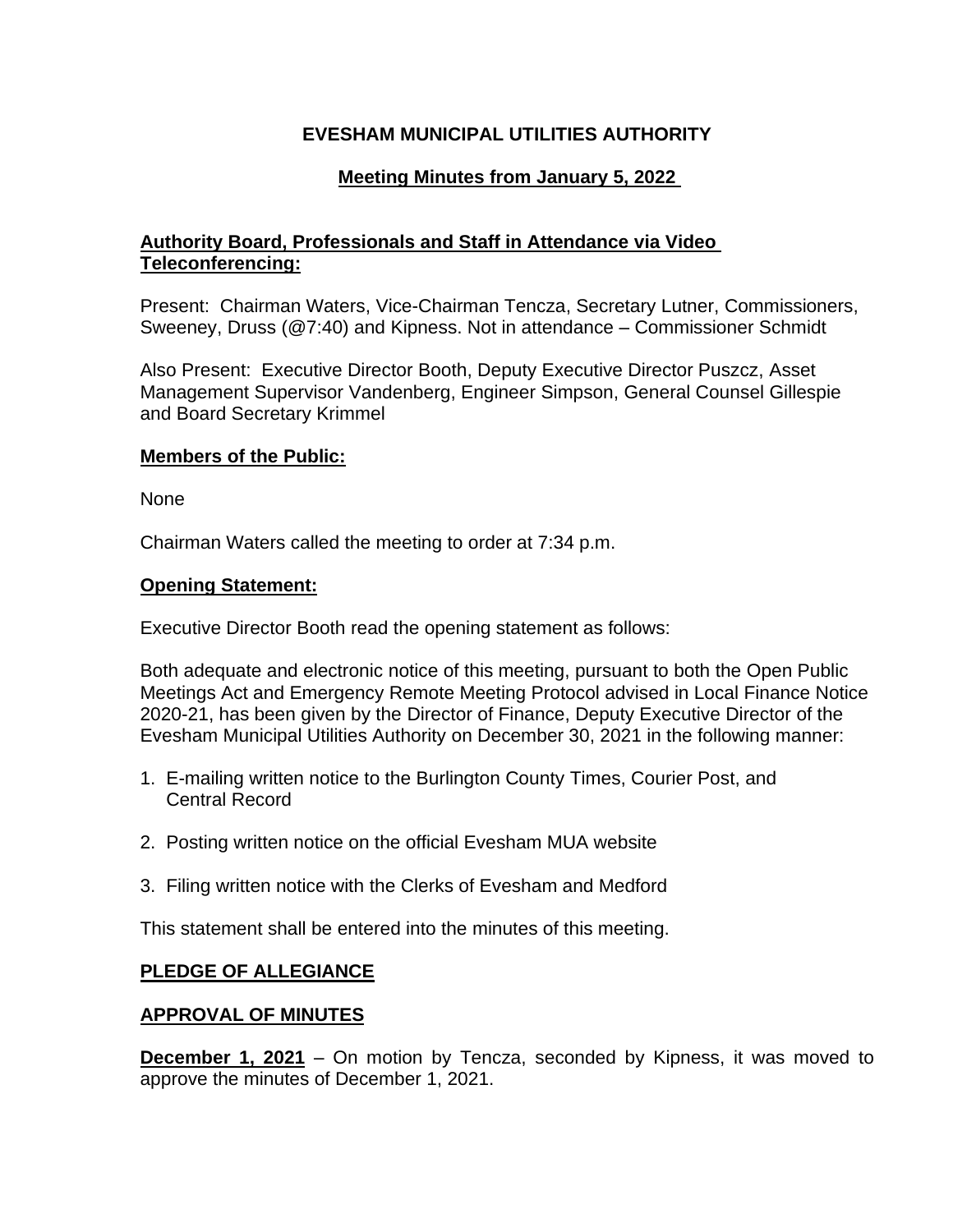RECORDED VOTE: AYE: Kipness, Sweeney, Lutner, Tencza, Waters NAY: None ABSTAIN: None

MOTION CARRIED: 5-0-0

**PUBLIC COMMENT** (Agenda Items only)

None

#### **FINANCIAL**

**Resolution 2022-1: Payment of Bills** – On motion by Tencza, seconded by Sweeney, it was moved to adopt **Resolution #2022-1** approving the payment of the December 2021 bills.

| RECORDED VOTE: |               |           | AYE: Kipness, Sweeney, Lutner, Tencza, Waters |  |  |
|----------------|---------------|-----------|-----------------------------------------------|--|--|
|                |               | NAY: None |                                               |  |  |
|                | ABSTAIN: None |           |                                               |  |  |

MOTION CARRIED: 5-0-0

**Resolution 2022-2: Refunds, Credits & Cancellations** – On motion by Kipness, seconded by Sweeney, it was moved to adopt **Resolution #2022-2** approving the December 2021 refunds, credits & cancellations.

RECORDED VOTE: AYE: Kipness, Sweeney, Lutner, Tencza, Waters NAY: None ABSTAIN: None

MOTION CARRIED: 5-0-0

**Resolution 2022-3: Award of Contract in excess of \$6,600** – On motion by Lutner, seconded by Sweeney, it was moved to adopt **Resolution #2022-3** awarding a contract to Gayle Corporation in the amount of \$8,030.70 for (2) two Gorman-Rupp rotating assemblies. Executive Director Booth explained that these rotating assemblies will be spares for our pump stations.

RECORDED VOTE: AYE: Kipness, Sweeney, Lutner, Tencza, Waters NAY: None ABSTAIN: None

MOTION CARRIED: 5-0-0

**Resolution 2022-4: Award of Contract in excess of \$6,600** – On motion by Lutner, seconded by Tencza, it was moved to adopt **Resolution #2022-4** awarding a contract to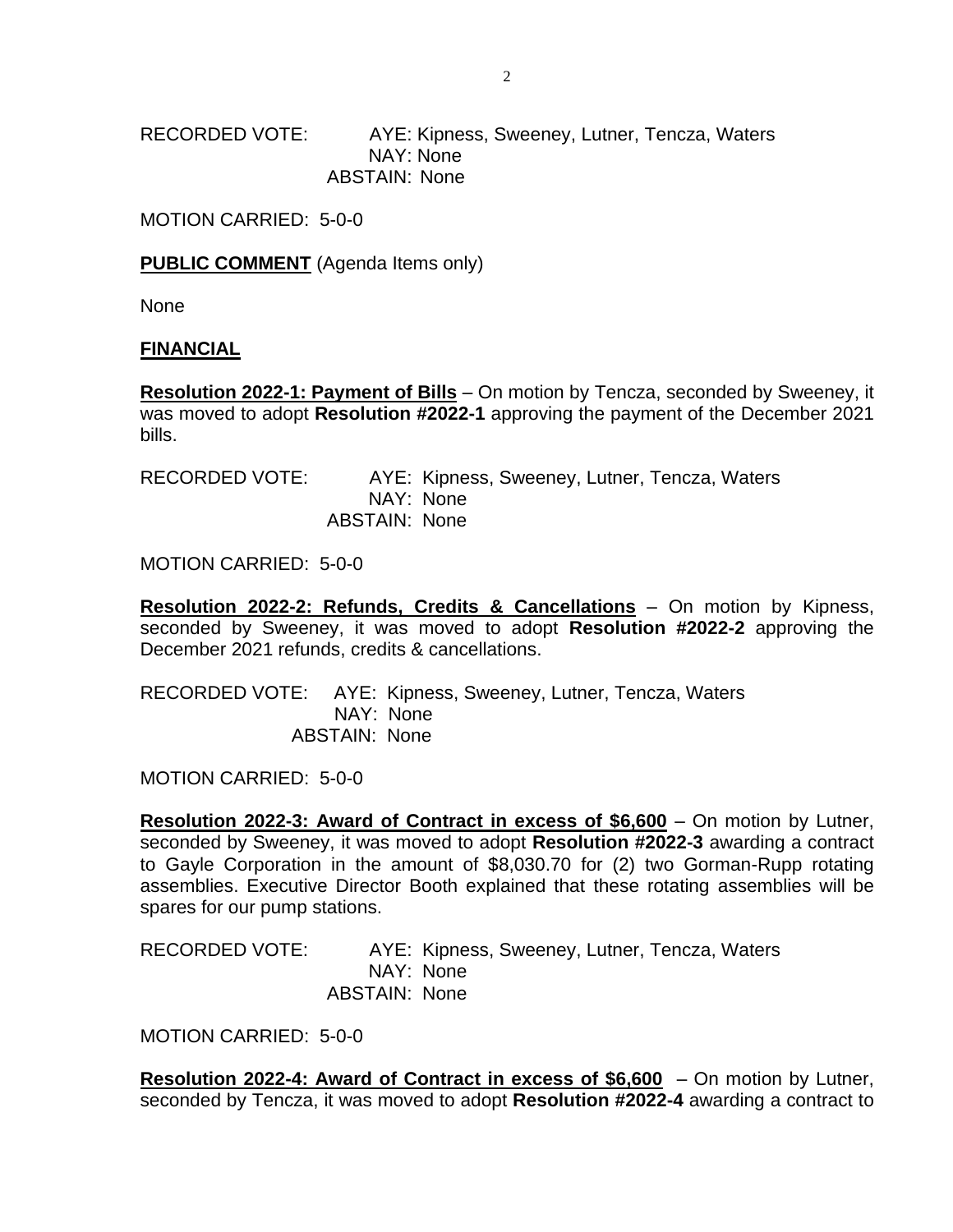ALS Environmental in the amount of \$20,477.00 for 2022 Wastewater and Sludge Testing. Executive Director Booth explained that this annual testing is for our wastewater and sludge testing. They will perform the testing for anything that our in-house laboratory is not certified to process.

RECORDED VOTE: AYE: Druss, Sweeney, Lutner, Tencza, Waters NAY: None ABSTAIN: None

MOTION CARRIED: 5-0-0

**Resolution 2022-5: Award of Contract in excess of \$6,600** – On motion by Lutner, seconded by Sweeney, it was moved to adopt **Resolution #2022-5** awarding a contract to Pace Analytical Services in the amount of \$7,192.00 for 2022 Drinking Water Testing. Executive Director Booth explained that this annual testing is for our drinking water testing. They will perform the testing for anything that our in-house laboratory is not certified to process.

RECORDED VOTE: AYE: Druss, Sweeney, Lutner, Tencza, Waters NAY: None ABSTAIN: None

MOTION CARRIED: 5-0-0

# **EXECUTIVE DIRECTOR'S REPORT**

Executive Director Booth informed the Board that there were eight water main breaks since our last meeting. Seven of the repairs were performed in-house and the eighth one was repaired by our emergency contractor due to the depth of the water main break. There were no discolored water complaints but we had two odor complaints. They were both chlorine complaints. A technician went out but there were no odors at that time. They tested the water system in the customers' homes, but both results came back as in compliance. There were no violations in the month of December; however, earlier in the month, Executive Director Booth sent an email about the PFAS violation that occurred to Willingboro MUA, which is a source water utility to Evesham MUA. Fortunately, their wells that were in violation, did not impact the water quality for which source that provides water to Evesham MUA. The interconnect between Mount Laurel and Willingboro is monitored and tested regularly for PFAS compounds as well as others. In addition, once Willingboro detected the PFAS compounds, they shut their wells down immediately. Those wells will not be back in service until they rectify the situation, which could take months, if not years.

Executive Director Booth announced that one of our employees, Rich Foley, Safety Coordinator has retired as of January 1, 2022. Rich dedicated his time to site inspections, setting up safety training and ensuring that all of our employees used proper PPE as well as other tasks. Executive Director Booth wished him well in all of his future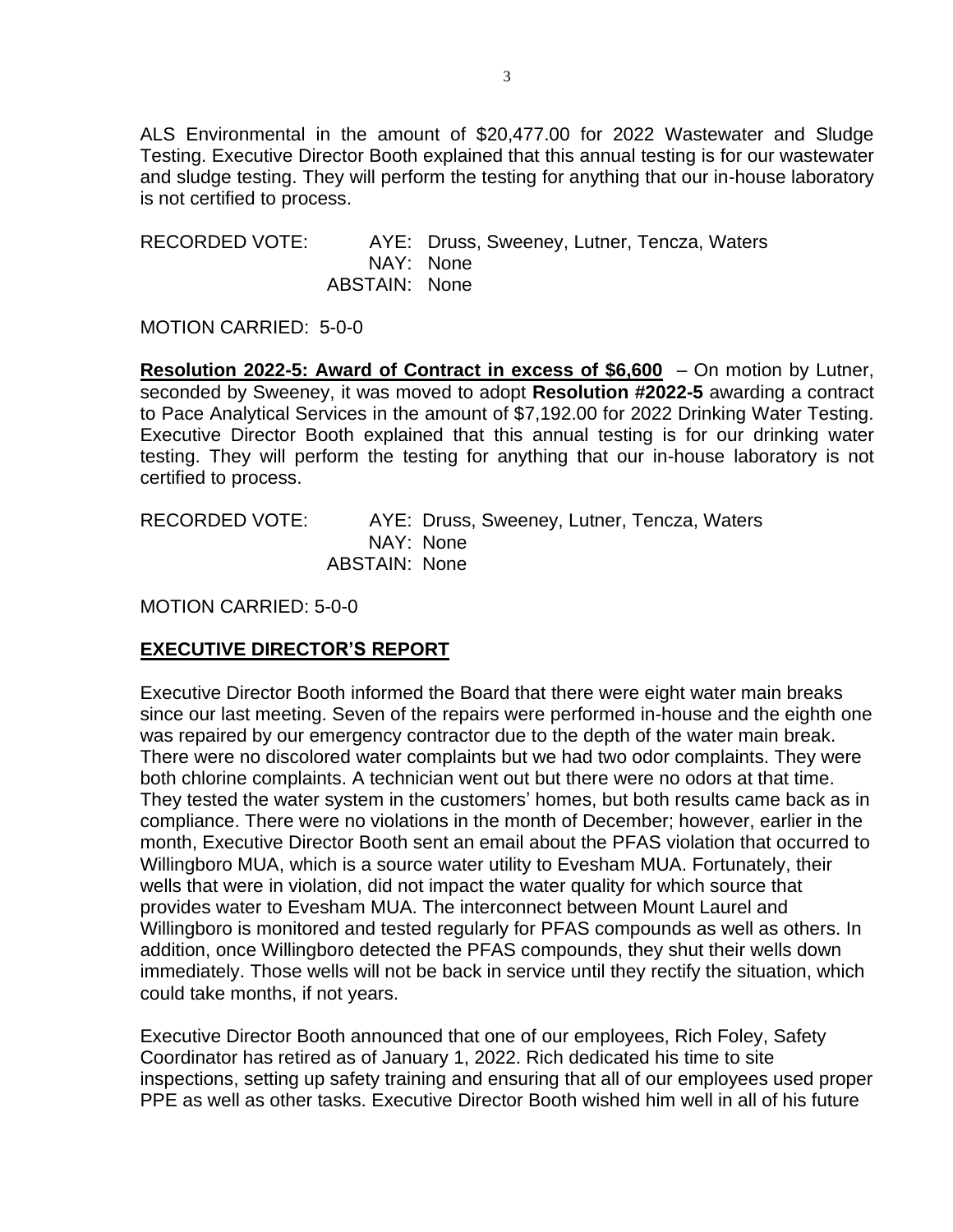endeavors. Also, as of Friday, January 7, 2022, our GIS Coordinator, Bob Punk will be leaving the Authority. Executive Director Booth wish him well in his future endeavors.

Executive Director Booth advised the Board that due to an increase in coronavirus cases, the Authority has resumed wearing masks in all common areas, as well as, clean in and out procedures. We will continue to monitor and adjust procedures by following the CDC and State local guidelines. Coronavirus has strongly impacted the Authority in the last month, but we continue to work strong.

**Motion to Approve Employment Agreements** – On motion by Sweeney, seconded by Lutner, there was motion to approve Employment Agreements for Kaitlyn Fare, James Higgins and Christopher Vandenberg.

RECORDED VOTE: AYE: Druss, Sweeney, Lutner, Tencza, Waters NAY: None ABSTAIN: None

MOTION CARRIED: 5-0-0

### **ENGINEER'S REPORT**

**Resolution 2022-8: Award of Chemical Contracts**– On motion by Lutner, seconded by Druss, it was moved to adopt **Resolution #2022-8** awarding of Chemical Contracts per the Consulting Engineer's recommendation. Engineer Simpson advised the Board that they advertised for nine chemical bids. Engineer Simpson received one bid for each chemical. The cost of chemicals are significantly higher than in previous years. Engineer Simpson recommends awards of only one year contracts for each of the chemicals in the hopes that next year we have a better climate for bidding. The Authority is seeing an overall increase of 48% in the total amount projected to be spent on chemicals.

RECORDED VOTE: AYE: Druss, Sweeney, Lutner, Tencza, Waters NAY: None ABSTAIN: None

MOTION CARRIED: 5-0-0

### **Review of Engineer's Status Report**

**Update: South Side Water Storage Tank** – Nothing new to report.

**Update: Route 70 Water Main** – We have applied to the NJDOT for a lane occupancy permit.

**Update: Route 70 Sewer Main** – We have already applied to the NJDOT for a lane occupancy permit. Once this is received, we will be requesting authorization to bid.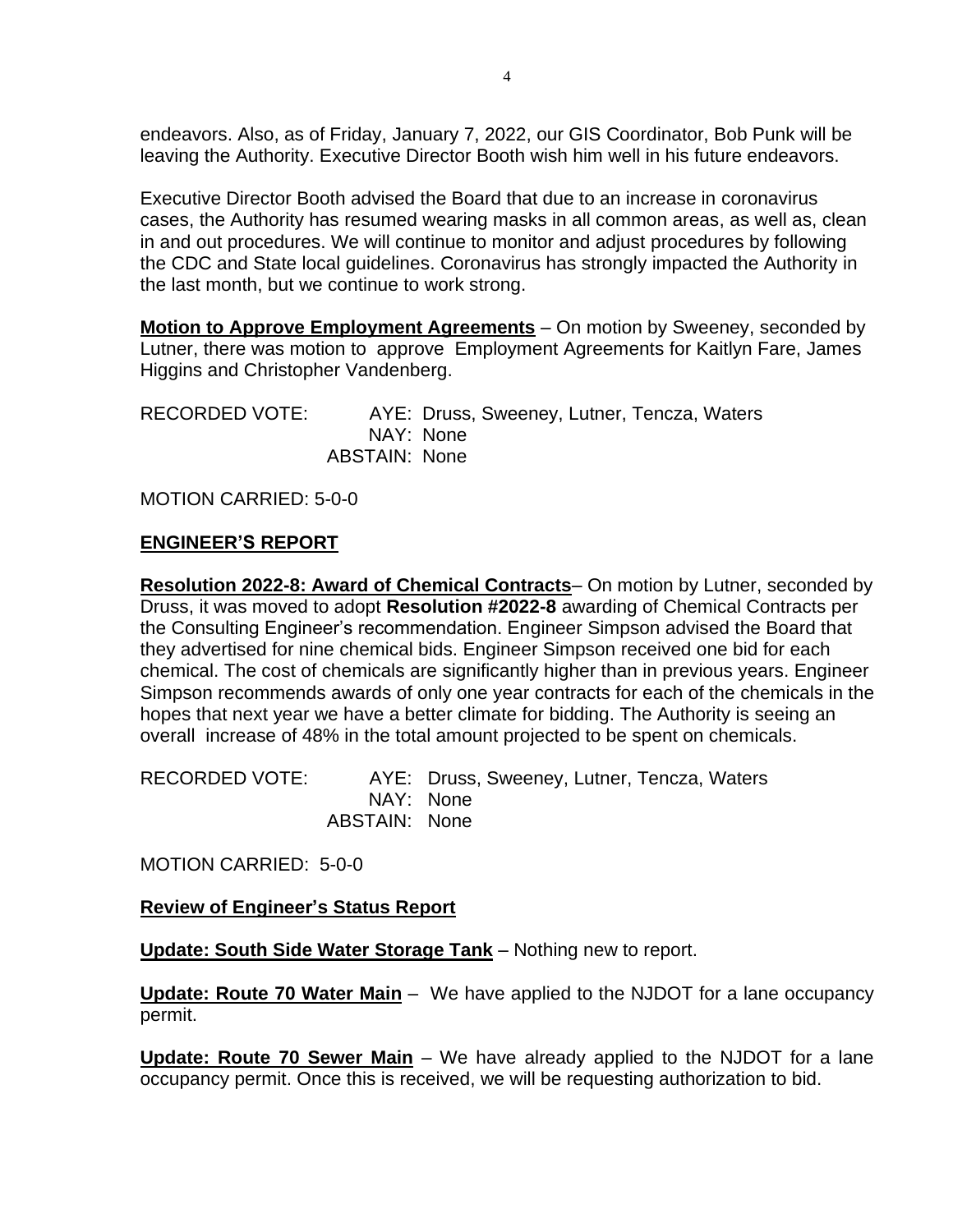**Update: Elmwood WWTP Resiliency Improvements** – The improvements are complete, MBE Mark III is waiting on the delivery of the flood proof doors which is scheduled for mid-February.

**Update: Heritage Village (Phase 2) Water Main Replacement** – The BWSE permit application will be submitted soon.

**Update: Elmwood Storage Building** – This project remains on hold.

**Update: Elmwood Tertiary Filter Rehabilitation** – This project is substantially complete. There are a few punch list items that are being worked on.

### **Update: Well No. 7 Building** –

**Resolution 2022-7: Approval of Change Order #1** – On motion by Lutner, seconded by Tencza, it was moved to approve **Resolution 2022-7** approving Change Order #1 in the amount of \$26,627.00 to Eagle Construction Services, Inc.

RECORDED VOTE: AYE: Druss, Sweeney, Lutner, Tencza, Waters NAY: None ABSTAIN: None

MOTION CARRIED: 5-0-0

**Update: North Cropwell Sewer Siphon –** We will combine this with the Route 70 Sewer Main lining to receive more competitive pricing.

**Update: Kings Grant WWTP Internal Recycle Pipe –** We are waiting for the contractor to receive the equipment. Once the receive it, they will continue to work on the project.

### **Update: Kings Grant Effluent Force Main Replacement –**

#### **Resolution 2022-6: Reject Bids and Authorize Administration to seek new Bids** – On motion by Tencza, seconded by Druss, it was moved to approve **Resolution 2022-6**

rejecting bids and authorize Administration to seek new bids for Kings Grant Effluent Force Main Replacement. Engineer Simpson explained that of the two bidders, the low bidder withdrew their bid due to errors they made on the bid process and the second bid is above the estimated cost of the proposal.

RECORDED VOTE: AYE: Druss, Sweeney, Lutner, Tencza, Waters NAY: None ABSTAIN: None

MOTION CARRIED: 5-0-0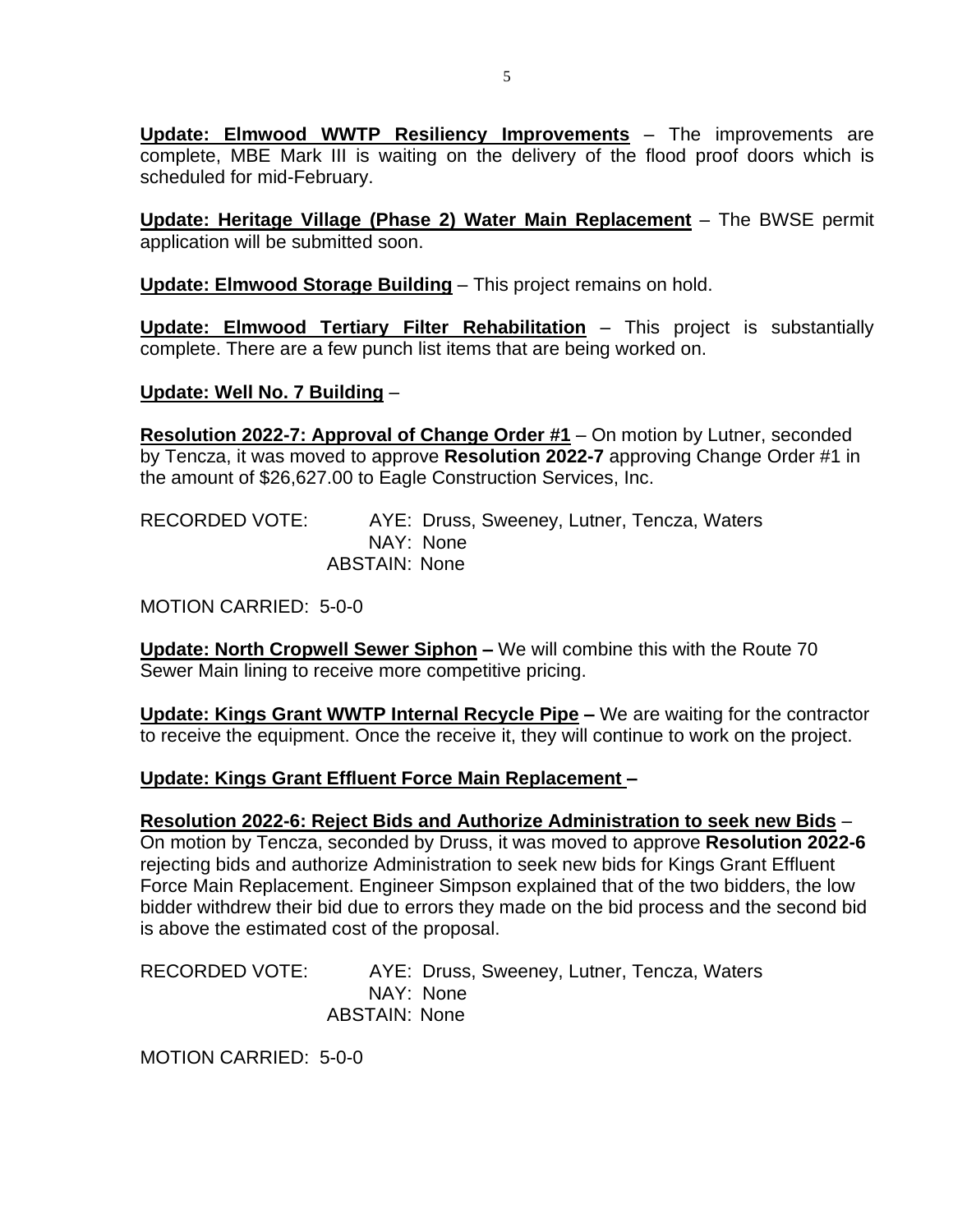**Update: Well No. 6 Re-drill** – The plans have been completed and will be submitted to the Township Code Official within the next week. We will wait for their review comments before we request authorization to go out for bids.

**Motion to approve S-3/W-3 for Pressed Juicery** – On motion by Lutner, seconded by Sweeney, it was moved to approve S-3/ W-3 for Pressed Juicery – The Promenade, 500 Route 73 South

RECORDED VOTE: AYE: Druss, Sweeney, Lutner, Tencza, Waters NAY: None ABSTAIN: None

MOTION CARRIED: 5-0-0

## **GENERAL COUNSEL'S REPORT**

General Counsel Gillespie wished everyone a happy and safe new year. He had nothing to report.

### **PUBLIC COMMENT**

None

# **BOARD COMMENTS**

Commissioner Kipness wished everyone a happy and healthy new year. He wished the employees leaving much success in their future endeavors. He congratulated the three employees in their new positions.

Commissioner Druss agreed with all of Commissioner Kipness' comments. He also mentioned that Commissioner Lutner is up for his term and thanked him being a great mentor and looks forward to his renewal.

Commissioner Lutner wished everyone a happy, healthy and prosperous new year. He expressed his concern of the inflation of the chemicals and other contracted bids that the Authority will endure. He believes that we will need to look at the budget for next year. He expressed well wishes to Rich Foley and Bobby Punk for their future endeavors. He also congratulated Kaitlyn Fare, Jim Higgins and Christopher Vandenberg on their new positions. He believes that they will do a great job. He confirmed that his term does run out at the end of the month, and he did submit his name for reappointment. If he is not reappointed, he expressed his enjoyable time as a commissioner. He believes that the management team that he has worked with is tremendous. He hopes to see everyone on February 2<sup>nd</sup> at the reorganization meeting.

Commissioner Sweeney wished everyone a happy and healthy new year. He congratulated everyone in their new positions. He wished everyone to stay safe.